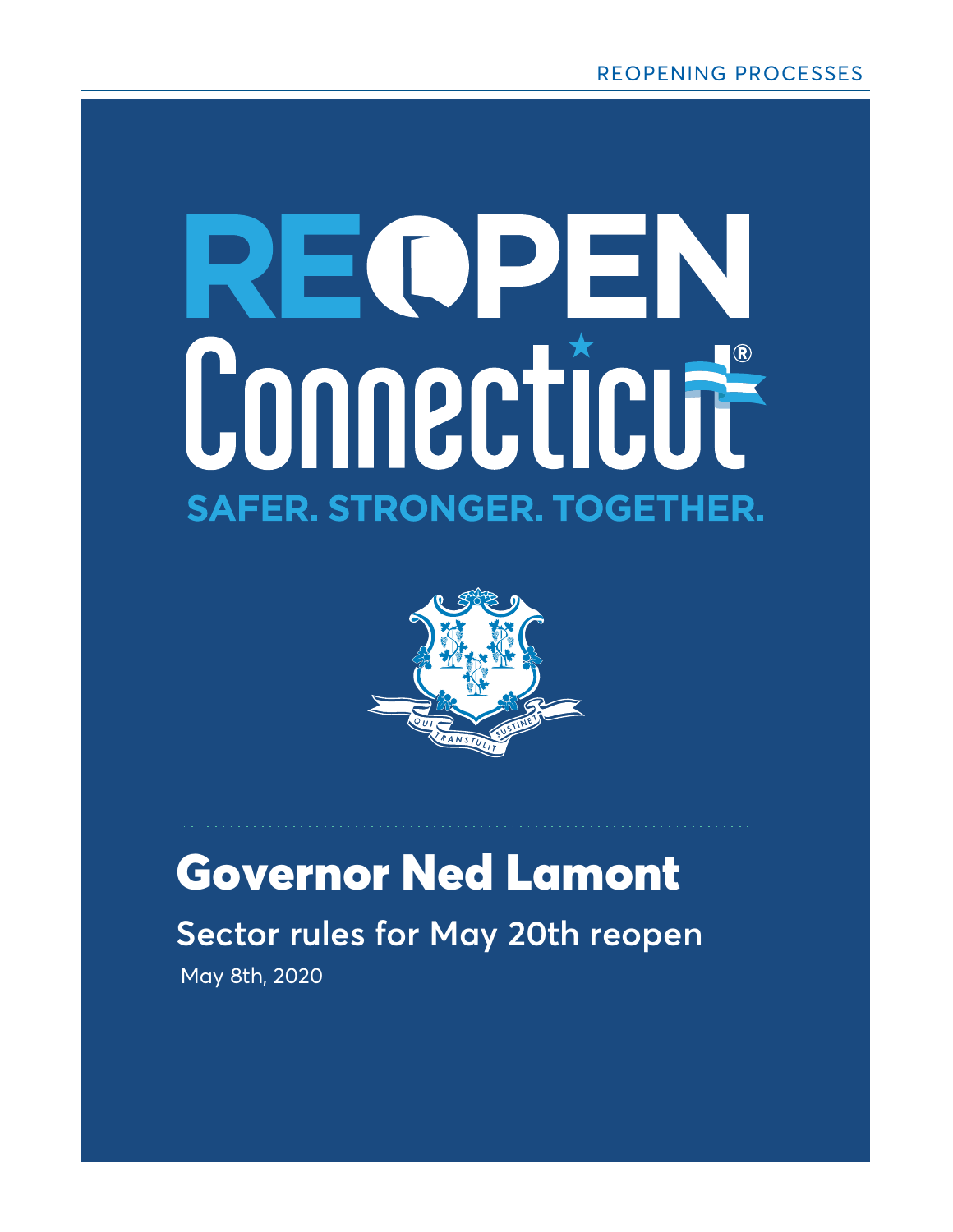#### **GOAL**

Proactively protect public health and speed up the pace of economic, educational, and community recovery while Restoring Connecticut's quality of life.



#### **SAFETY FIRST**

We will reopen society safely and securely with a proactive program that safeguards the health of our vulnerable residents, continues physical **SAFETY FIRST**<br>We will reopen society safely and securely with a proactive progress<br>afeguards the health of our vulnerable residents, continues physicalistancing, and provides clear safeguard rules for businesses and<br>insti



#### **SCIENCE-DRIVEN**

Our strategy will rely on a scientifically validated set of public health interventions. Patient assessment, testing, proactive tracing, field studies, SCIENCE-DRIVEN<br>Our strategy will rely on a scientifically validated set of public h<br>interventions. Patient assessment, testing, proactive tracing, fie<br>and public health guidance will be deployed simultaneously to<br>contain i



#### **PREPARED**

We will work closely with hospitals and health systems to procure and distribute critical personal protective equipment, and assess capacity of beds and ventilators to ensure optimal standard of care.



#### **CHOICE**

Individual businesses within sectors allowed to open are empowered to make their own choice on when they reopen. When they open, they must comply with rules we lay out to safeguard their employees and customers.



#### **DYNAMIC**

We include a suite of tools to inform an adaptive plan that can be **DYNAMIC**<br>We include a suite of tools to inform an adaptive plan that can<br>nimbly scaled or rolled back rapidly based on real-time critical<br>health metrics.

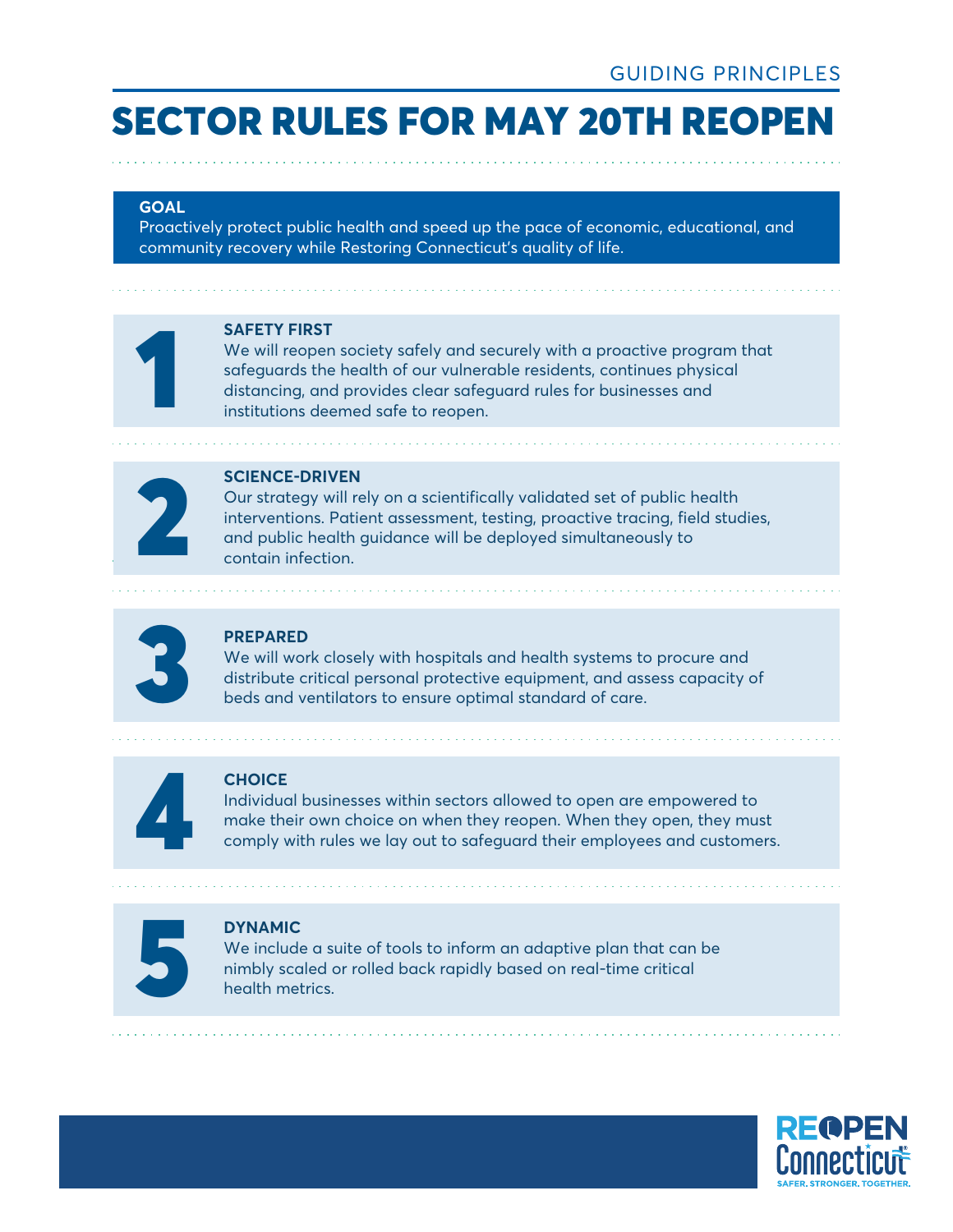#### **HOW WE WILL OPEN OUR ECONOMY SAFELY**

Our plan to open the economy will address two factors:

#### **WHAT** businesses can open and when. **HOW** businesses must operate **if they choose to open.**

#### **WHAT:**

- We know that some businesses put employees and customers at greater risk of transmission.
- We will prioritize opening businesses that pose a lower transmission risk and drive outsized impact on the economy.
- Transmission risk is defined as contact intensity and modification potential of businesses.
	- Contact intensity considers contact proximity, contact length, and number of contacts.
	- Modification potential considers the businesses' ability to socially distance and sanitize in accordance with regulations.
- We will assess the impact on state economic health with a focus on number of employed individuals, total GDP impacted, and impact on small businesses that make up the backbone of our economy.

#### **HOW:**

- We will provide clear operational guidance to businesses on how to reopen while ensuring the safety of both employees and customers.
- Guidance will include social distancing and hygiene, as well as the use of personal protection – for business operators, workers, and customers.
- The goal is to not only open safely, but create confidence in our society across employers, employees, and customers.
- The level of guidance will gradually become less restrictive over time, as our confidence in the ability to monitor and contain the disease increases.

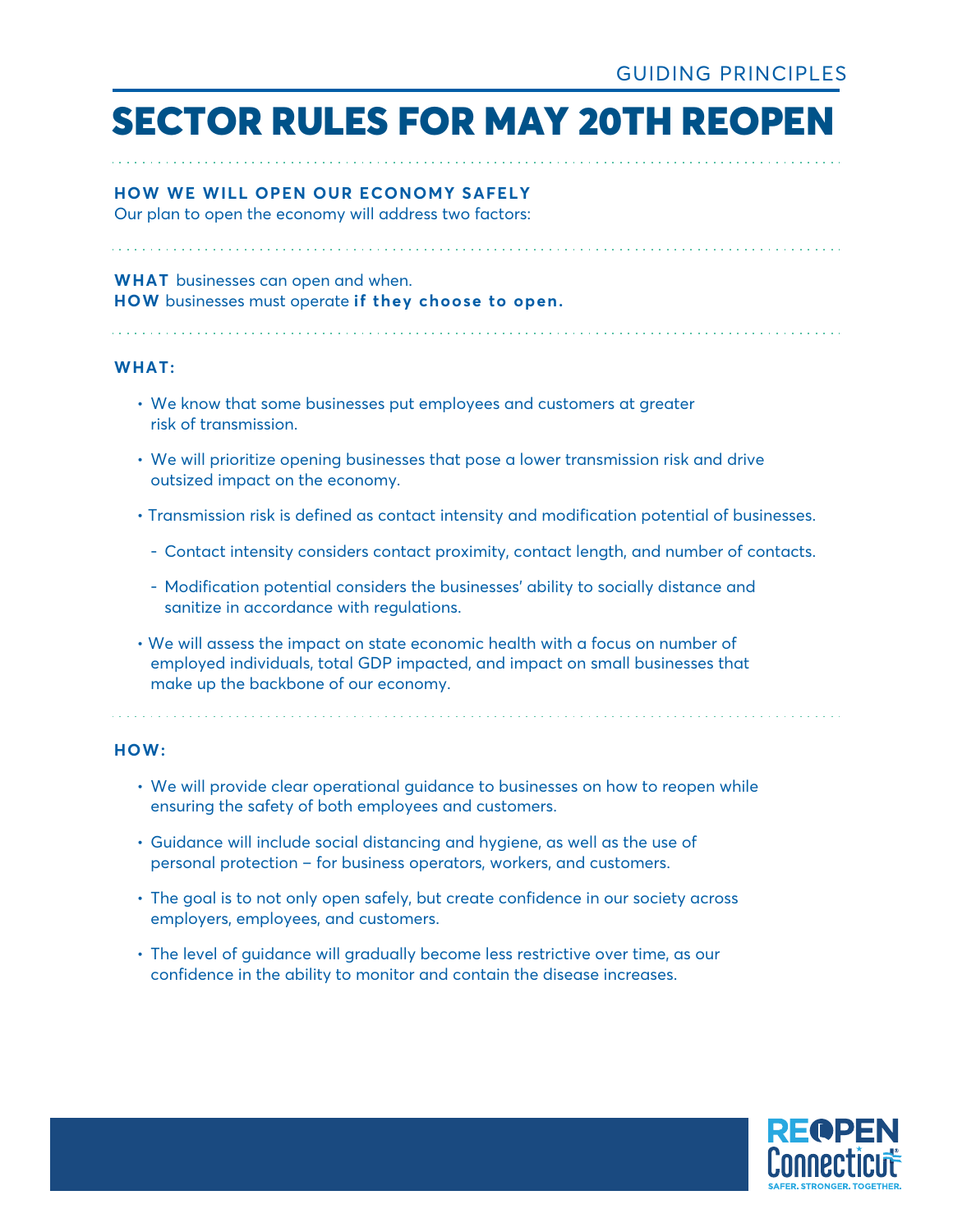#### **WHAT: SECTOR REOPENING OVER TIME**

#### **The state will open its economy with a gradual approach**

The first set of businesses will start reopening when we see a sustained 14-day decline in hospitalizations, have adequate testing capacity, have a contact tracing system in place, and have procured sufficient PPE. The tentative timing for that reopen is May 20th.



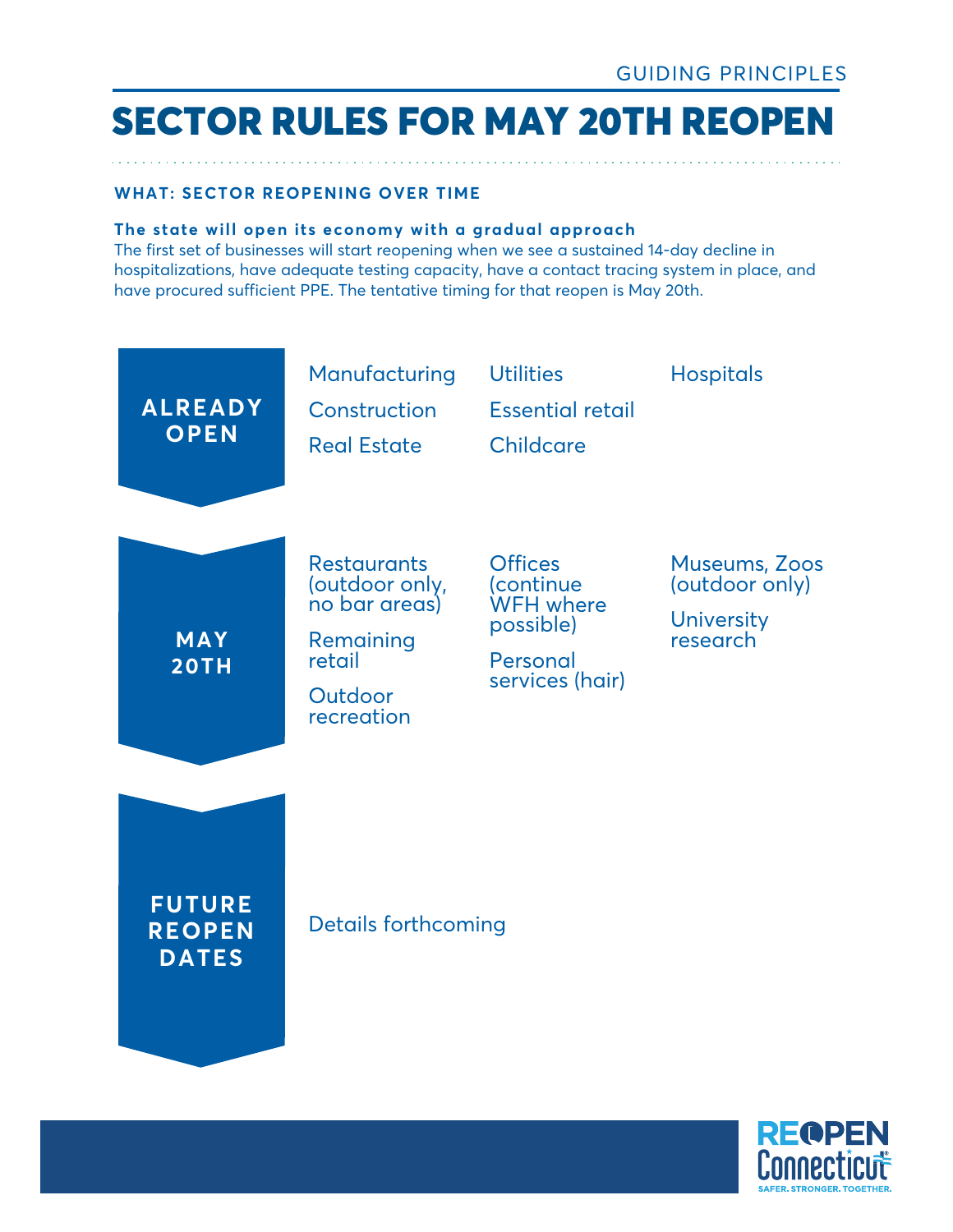#### **HOW: SAFEGUARDS**

As we start opening select businesses on May 20th, we will open at our strictest controls on business operations and societal interaction. This will include, among other measures:

- Capacity limit of 50% for businesses that reopen.
- Strict cleaning and disinfection protocols in all settings.
- Those who can work from home should continue to do so
- Those in high-risk groups (comorbidities) and over the age of 65 should continue to stay safe and stay home.
- Facemasks should continue to be worn in public at all times.
- Social gatherings will be restricted to a maximum of 5 people.

As we see progress on a defined set of public health metrics (detail to follow), we will gradually loosen safeguards. This will allow for the next set of businesses to open and potentially for businesses already open to operate with additional leeway. We expect this will occur over the coming months through September 2020.

As always, we will make decisions based on data and science. Our plan intentionally allows for sufficient time for learning, adoption of behaviors, and ultimately the achievement of improved health metrics that create the necessary environment for new business operations. If public health metrics deteriorate, the State may choose to revert back to stricter safeguards.

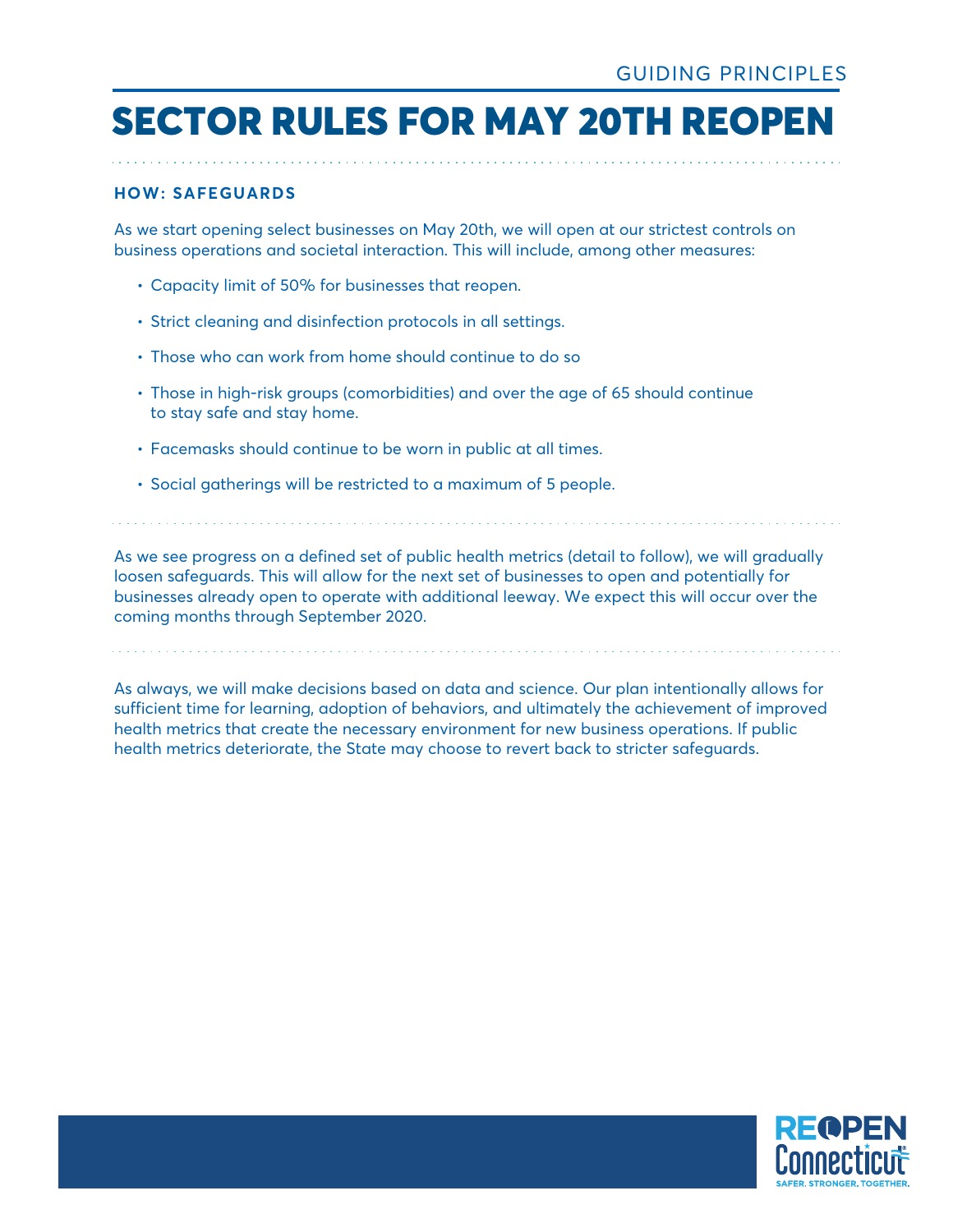#### REOPENING PROCESSES



# RESTAURANTS **OUTDOOR ONLY**

In Phase 1, restaurants can open outdoor at up to 50% capacity, no bars.

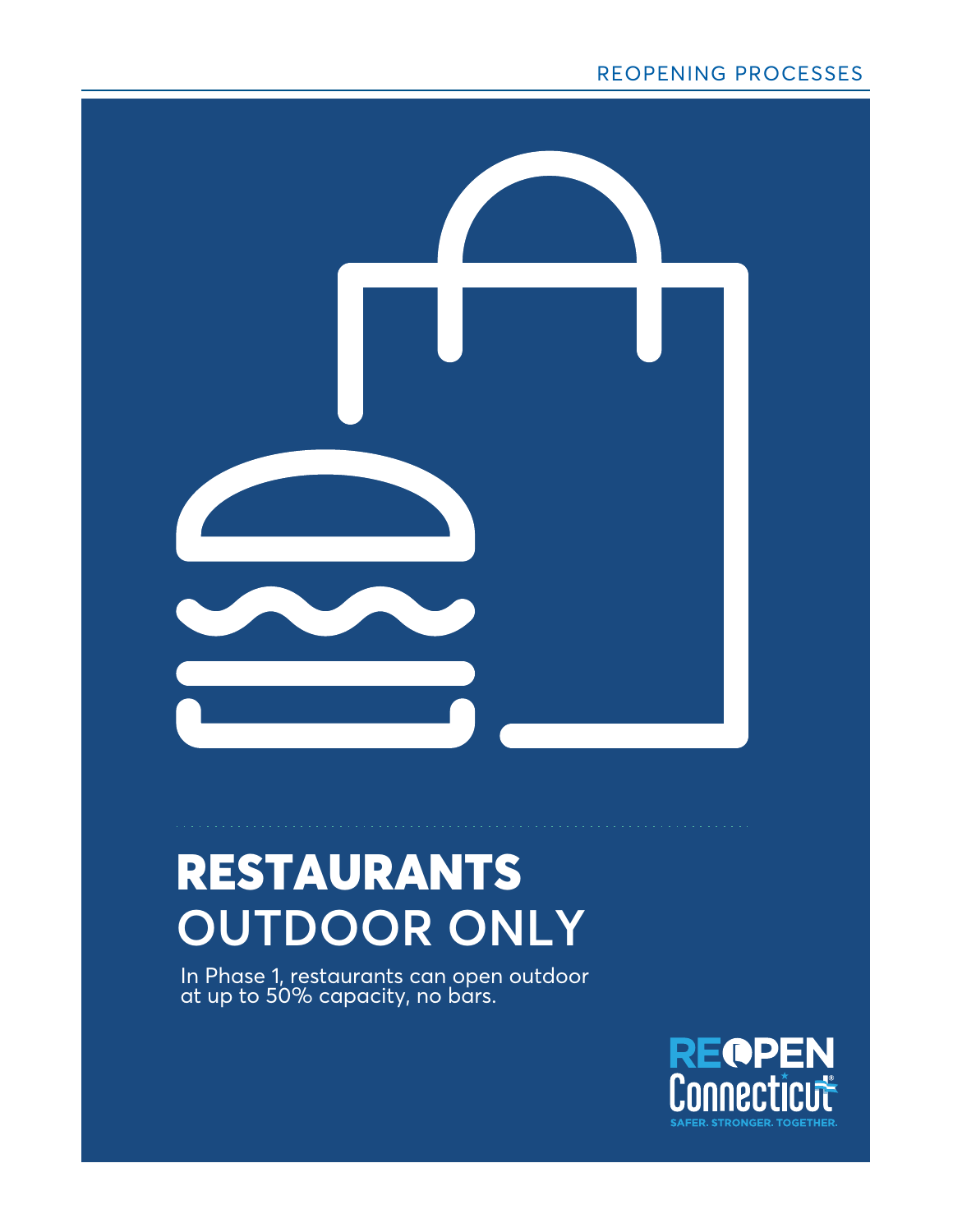#### **OVERVIEW**

As Connecticut's restaurants reopen, the most important consideration will be the health and safety of employees and customers. Businesses must exercise caution throughout the phases of reopening, ensuring strict adherence to the protocols listed here. Those businesses that are not able to meet the rules listed here by May 20, shall delay opening until they are able.

While these rules provide a way for restaurants to reopen in as safe a manner as possible, risks to customers and employees cannot be fully mitigated. Customers who choose to visit restaurants during this time should be fully aware of potential risks. Individuals over the age of 65 or with other health conditions should not visit restaurants, but instead continue to stay home and stay safe.

Businesses should take these rules as the minimum baseline of precautions needed to protect public health in Connecticut. Individual businesses should take additional measures as recommended by industry guidelines or by common sense applied to its particular situation.

We urge customers to stay vigilant and pay attention as to whether restaurants they frequent are faithfully implementing these rules.

#### **REOPEN RULES FOR RESTAURANTS**

For restaurants, **only outdoor areas can open at this time. Indoor areas and bar areas shall remain closed.** These rules are intended to help restaurants safely get back to work. The information here can be supplemented with guidance from other industry groups, some of which are listed below. These rules may be updated as conditions evolve.

#### **FURTHER RESOURCES**

#### **NATIONAL RESTAURANT ASSOCIATION**

https://restaurant.org/Downloads/PDFs/business/COVID19- Reopen-Guidance.pdf

#### **OSHA**

https://www.osha.gov/Publications/OSHA3990.pdf

**FDA**

[https://www.fda.gov/food/food-safety-during-emergencies](https://www.fda.gov/food/food-safety-during-emergencies/best-practices-retail-food-stores-restaurants-and-food-pick-updelivery-services-during-covid-19) /best-practices-retail-food-stores-restaurants-and-food-pi ck-updelivery-services-during-covid-19

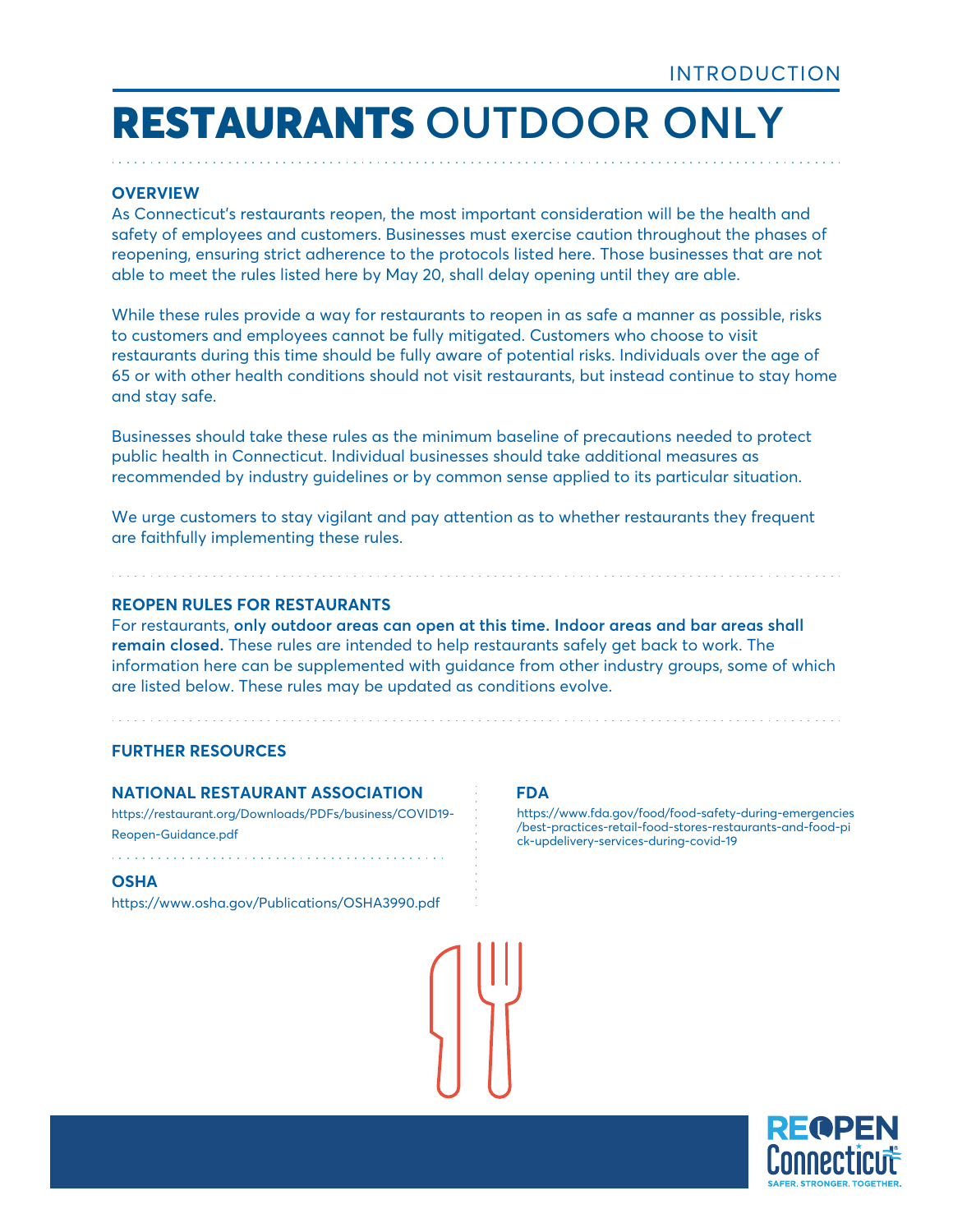#### **PLAN FOR REOPENING**

Share these rules with your employees and inform them of any additional specific measures being taken in response to COVID-19.

#### **PROGRAM ADMINISTRATOR**

Appoint a program administrator who is accountable for implementing these rules. For restaurants, the administrator should be the Certified Food Protection Manager.

#### **TRAINING**

Institute a training program and ensure employee participation in the program prior to reopen. Training shall include:

• The rules contained in this document.

- Protocols on how to clean and use cleaning products (including disinfectants) safely.
- Additional guidance can be found here:

 https://osha.washington.edu/sites/default/files/documents/FactSheet\_Cleaning\_Final\_UWDEOHS\_0.pdf **Note:** If any on-site duties are subcontracted, it is the employer's responsibility to ensure subcontractors are also appropriately trained.

 • The training shall be provided at no cost to the employee and during working hours. The training materials shall be presented in the language and at the literacy level of the employees. There shall also be weekly refreshers on policies.



#### **CLEANING PLAN**

Develop cleaning checklists that incorporate these rules. Ensure it is clear which employees are responsible for implementing the plans.



#### **THOROUGH CLEANING**

Complete a thorough cleaning of facility prior to reopening, including, but not limited to: • Bathrooms, kitchens, and seating areas



#### **LOG EMPLOYEES**

Maintain a log of employees on premise over time, to support contact tracing.

#### **PERSONAL PROTECTION**

Estimate required personal protection for employees and begin procuring.



#### **CAPACITY TRACKING**

Employers are responsible for enforcing revised capacity limits (50%).

#### **SHIFTS**

Stagger shift start/stop times, break times, and lunchtimes to minimize contact across employees.

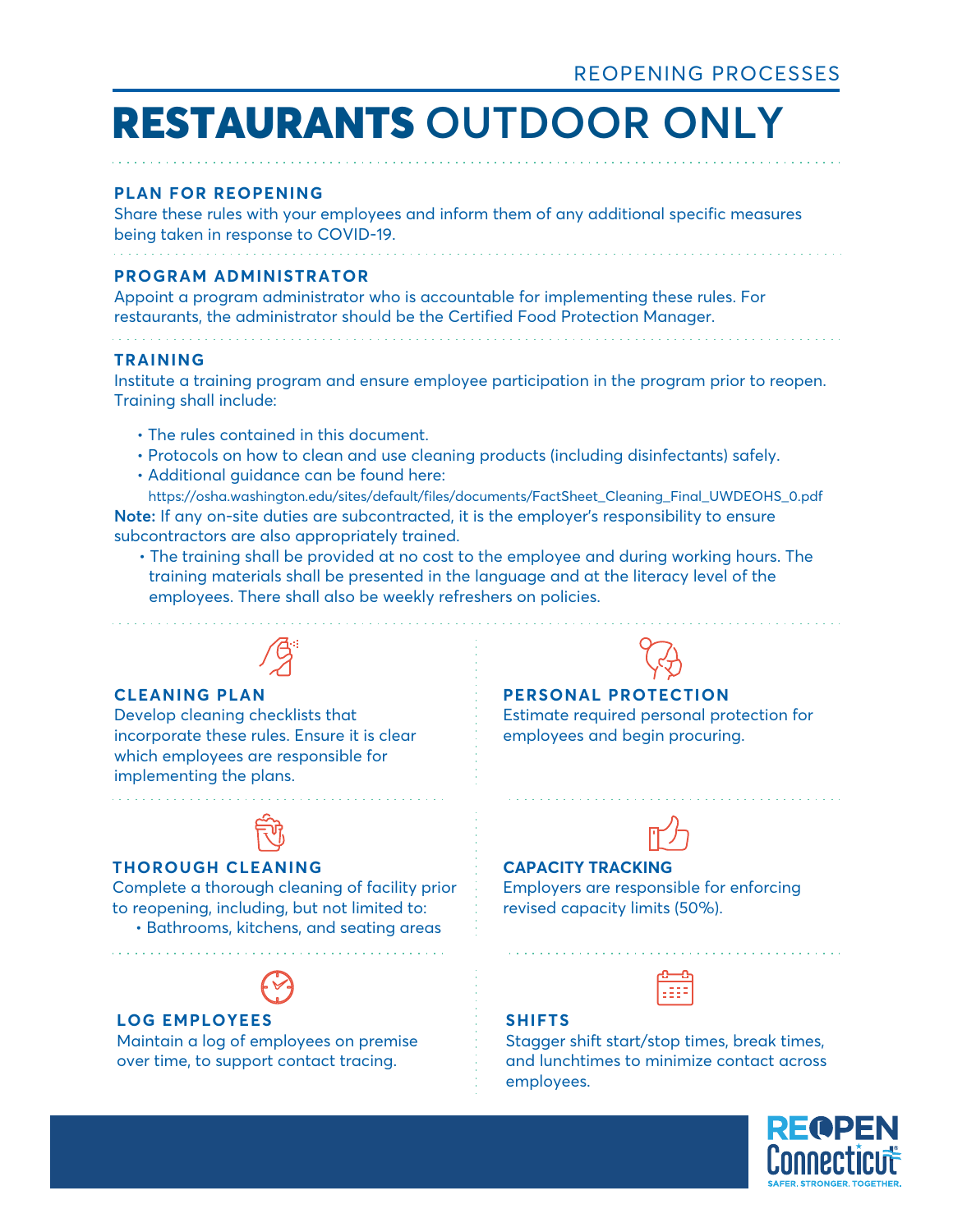

#### **CERTIFICATION**

Complete the self-certification on the DECD website to receive a Reopen CT badge. Once complete, businesses can choose to post the badge on-site and on social media to advertise adherence to CT rules and build customer confidence.



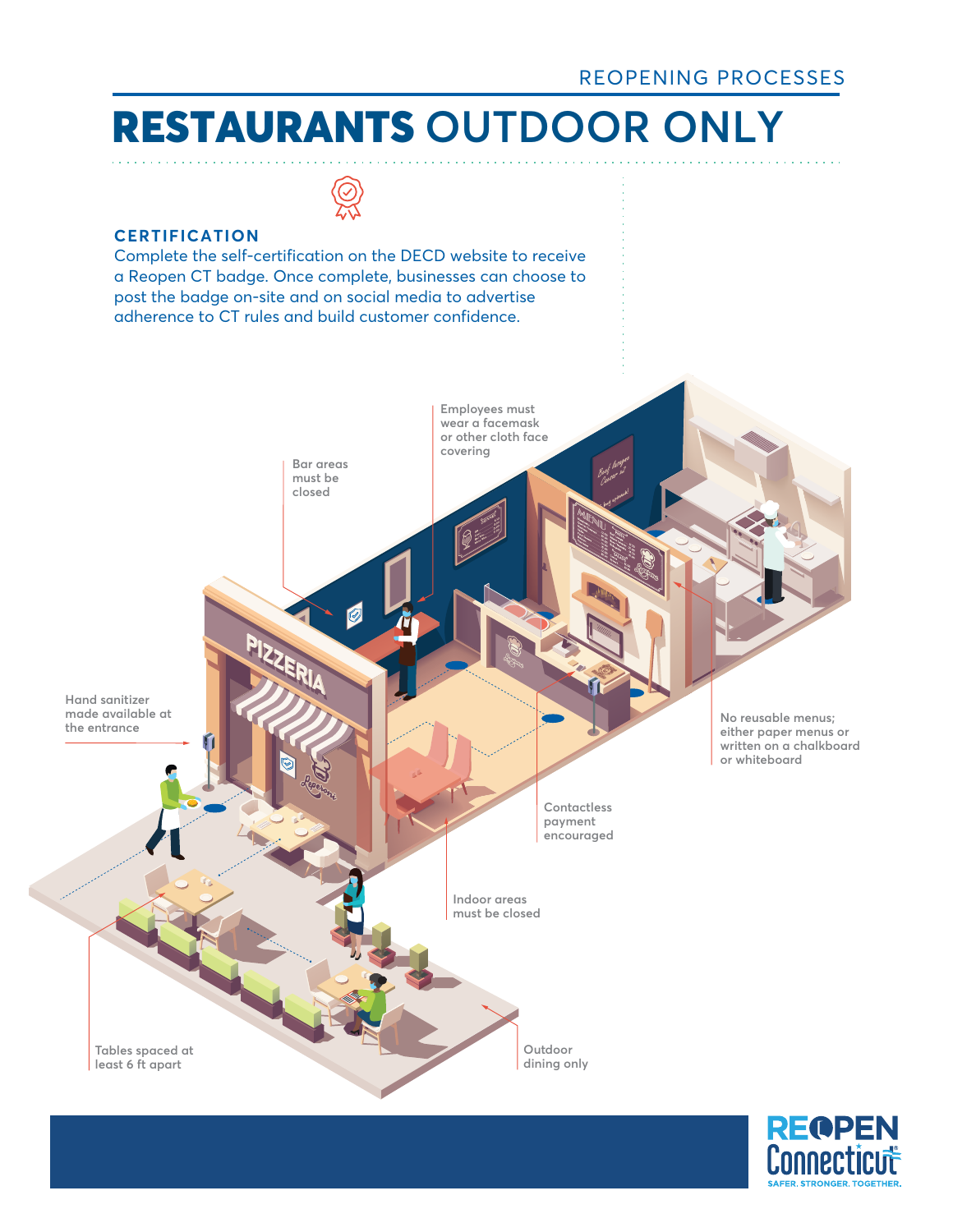#### **ENTRY & EXIT**

Consider an exit from the facility separate from the entrance to allow for one-way foot traffic.

#### **SIGNAGE**

Post clear signage that supports new policies, like:

- Social distancing protocols
- Cleaning and disinfection protocols
- Personal protection (face masks, gloves)
- Employees shall stay home if sick/experiencing symptoms
- Customers shall not enter if they are experiencing symptoms

### $\langle \zeta \zeta \zeta \rangle$

#### **VENTILATION**

Increase ventilation rates and increase the percentage of outdoor air that circulates into the system where possible. **Note**: This only applies to operational indoor areas (e.g. the kitchen), given customers will only be outside.

#### **SOCIAL DISTANCING MARKERS**

Install visual social distancing markers to encourage customers to remain 6 ft apart (e.g., the entrance to the restaurant, lines to be seated, lines to make payments, lines to use the restroom).

### $\frac{1}{2}$

#### **SEATING/TABLE ARRANGEMENT**

Rearrange space to maintain at least 6 feet of distance between customers. **Ensure tables are at least 6+ ft apart.** If customers are sitting in booths or seating is fixed, groups of customers must still be 6+ ft apart. This may require keeping some booths or seats empty. Distance shall be measured from the closest chair at one table to the closest chair at another table.



#### **DISCRETE WORK ZONES FOR SERVERS**

Servers shall serve specific zones in the restaurant to minimize overlap, where possible.

#### **BUFFETS**

Eliminate buffet self-serve stations; only permit employees to serve from food counters.



#### **NON-ESSENTIAL AMENITIES**

Close or remove amenities non-essential to business' main function (e.g., dance floors, pool tables, playgrounds, etc.).



#### **SHARED EQUIPMENT**

Ensure employees do not share equipment to the extent possible (e.g., cooking equipment, trays, etc.).

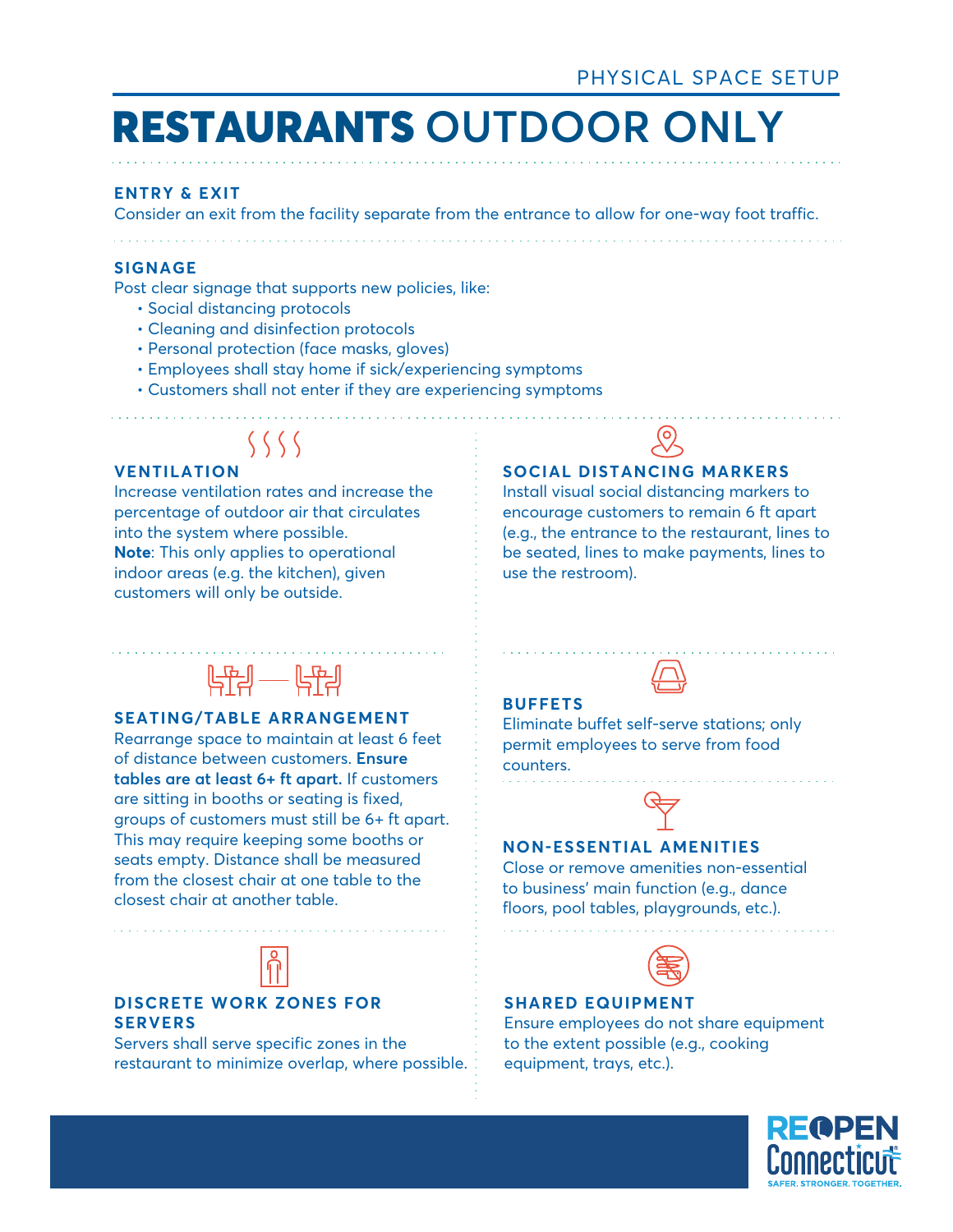

#### **IN THE KITCHEN**

Rearrange workstations so that food workers do not face one another and are 6 ft apart where possible (e.g., stagger workstations on either side of processing lines).



#### **SILVERWARE**

Use rolled or packaged silverware.



#### **TOUCHLESS APPLIANCES**

Install touchless appliances wherever possible, including:

 • Contactless payments, paper towel dispensers, soap dispensers, and trash cans

#### **MENUS**



Offer paper menus and dispose after guests have ordered, or display menu on a wall/white board, and/or encourage customers to view the menu on their phone.



#### **CONDIMENTS**

Use single use packets or containers.



#### **HOTLINE FOR VIOLATIONS**

Post clear signage that includes the state hotline (211) for employees and customers to report potential violations of these rules.

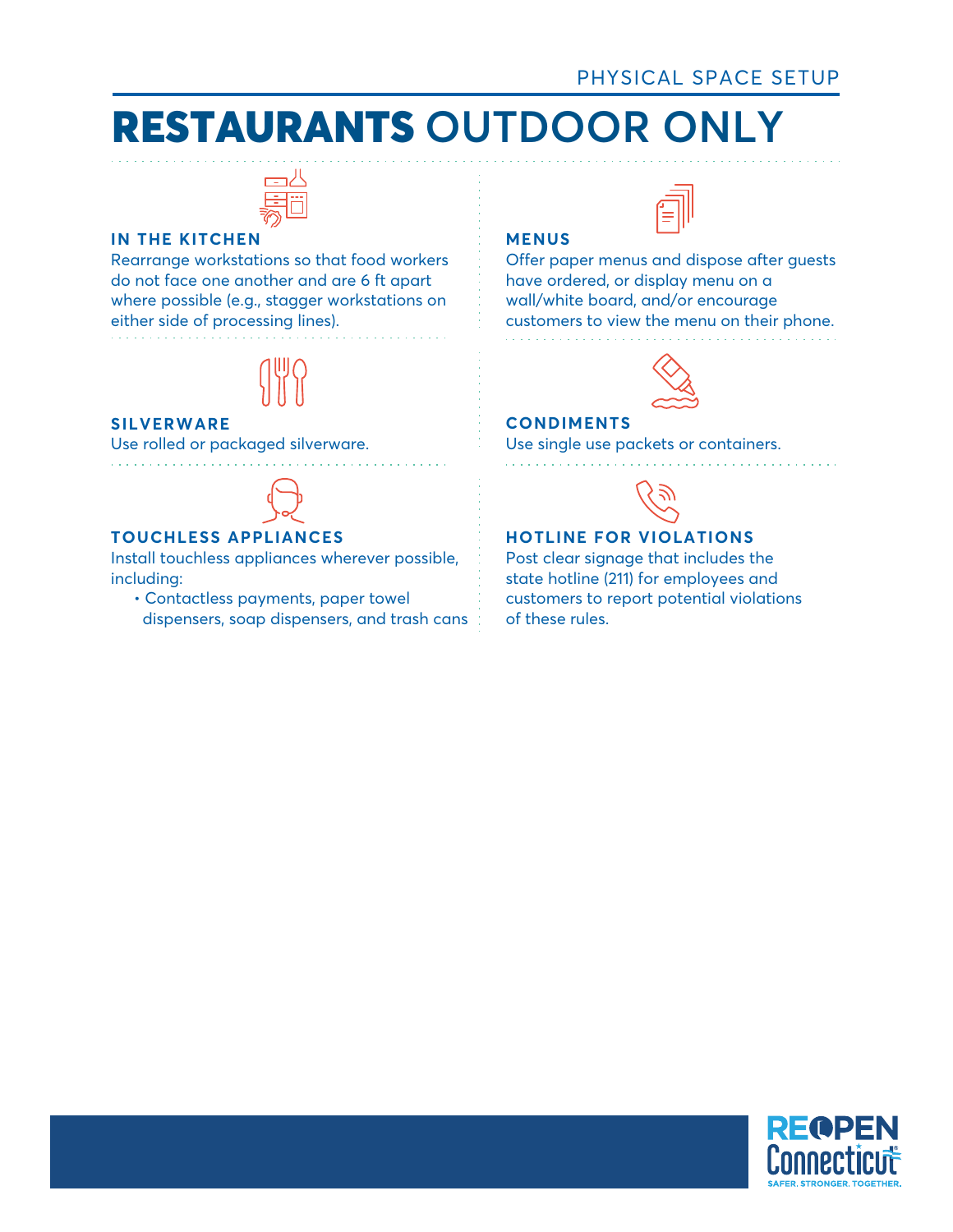#### **PERSONAL PROTECTION FOR EMPLOYEES**

- All employees are required to wear a facemask or other cloth face covering that completely covers the nose and mouth, unless doing so would be contrary to his or her health or safety due to medical conditions.
- Employees may utilize their own cloth face covering over that provided by their employer if they choose.
- Gloves are required for table servers, and must be replaced frequently.
- Gloves and eye protection are required when using cleaning chemicals.
- Kitchen workers shall follow FDA guidelines on usage of gloves where appropriate.

#### **EMPLOYERS ARE RESPONSIBLE FOR PROVIDING PERSONAL PROTECTION TO THEIR EMPLOYEES**

• If businesses do not have adequate personal protection, they cannot open.

#### **PERSONAL PROTECTION FOR CUSTOMERS**

 • Customers are required to bring and wear masks or cloth face coverings that completely cover the nose and mouth unless doing so would be contrary to his or her health or safety due to a medical condition or when eating in the restaurant.

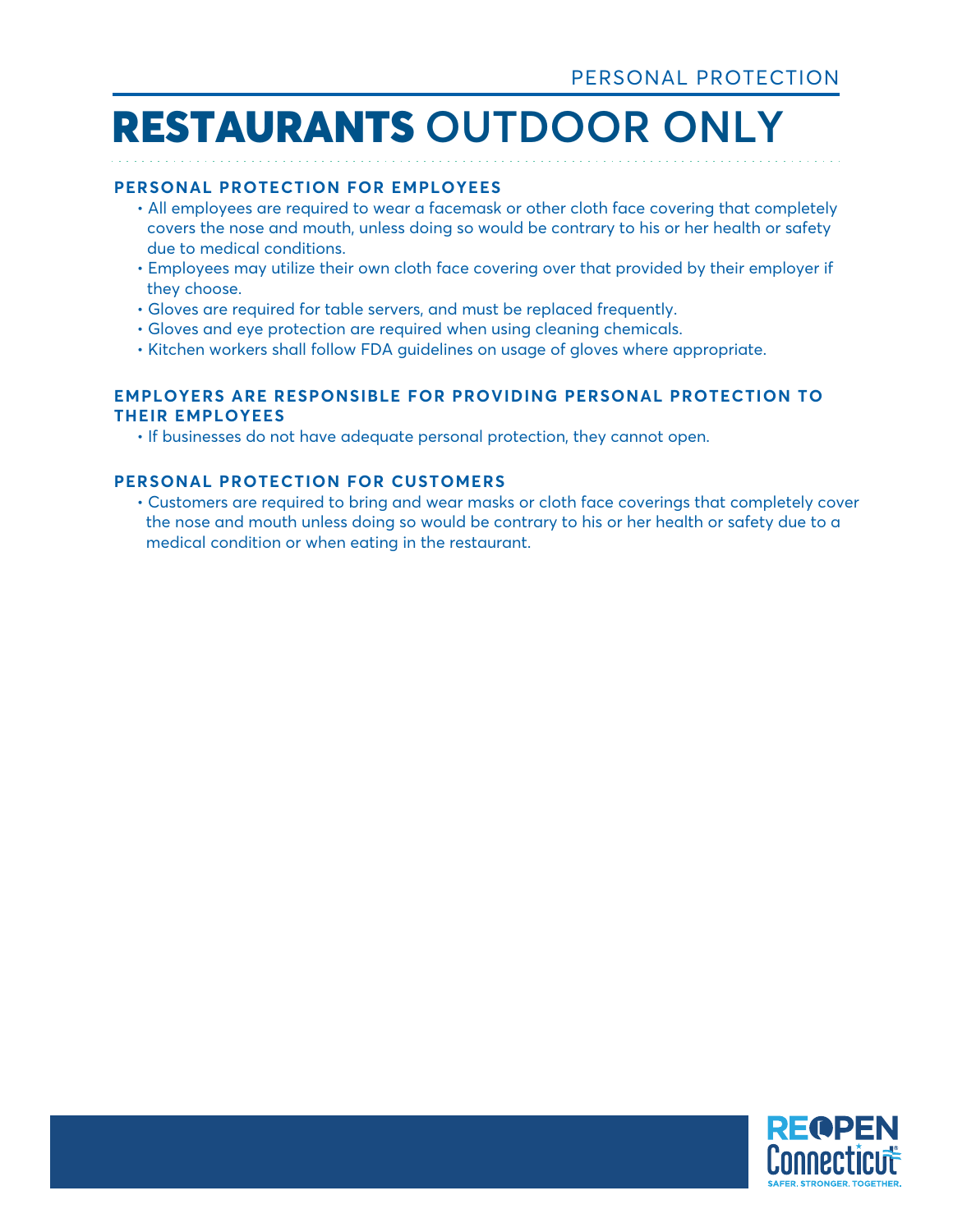

#### **HAND SANITIZER**

Hand sanitizer shall be made available at entrance points and common areas, where possible.



#### **CLEANING, DISINFECTANT PRODUCTS, AND/OR DISPOSABLE DISINFECTANT WIPES**

Make available near commonly used surfaces where possible (e.g., tables and chairs, bathrooms, self-service areas).



#### **HANDWASHING**

Ensure employees wash their hands routinely using soap and water for at least 20 seconds.



#### **BATHROOMS**

Clean frequently, implement use of cleaning log for tracking.



#### **CLEANING AND DISINFECTING**

Follow federal guidelines (CDC, EPA) on what specific products should be used and how:

- Use products that meet EPA's criteria for use against SARS-CoV-2 and that are appropriate for the surface. Prior to wiping the surface, allow the disinfectant to sit for the necessary contact time recommended by the manufacturer. Train staff on proper cleaning procedures to ensure safe and correct application of disinfectants.
- Disinfectants are irritants and sensitizers, and should be used cautiously.
- Avoid all food contact surfaces when using disinfectants; these surfaces should be sanitized instead.
- Clean and disinfect common areas, high transit areas, and frequently touched surfaces on an ongoing basis (at least daily) and more frequently if used more often. Clean and disinfect shared objects after each use. Examples include:
	- Entrances and exits
	- Payment devices (e.g., PIN pad)
	- Chairs



#### **SEATING AREA AND TABLES**

Sanitize seating area, tables, and common items after each seating.



#### **KITCHEN**

Sanitize kitchen and kitchen equipment on an ongoing basis (at least daily) and more frequently if used more often.